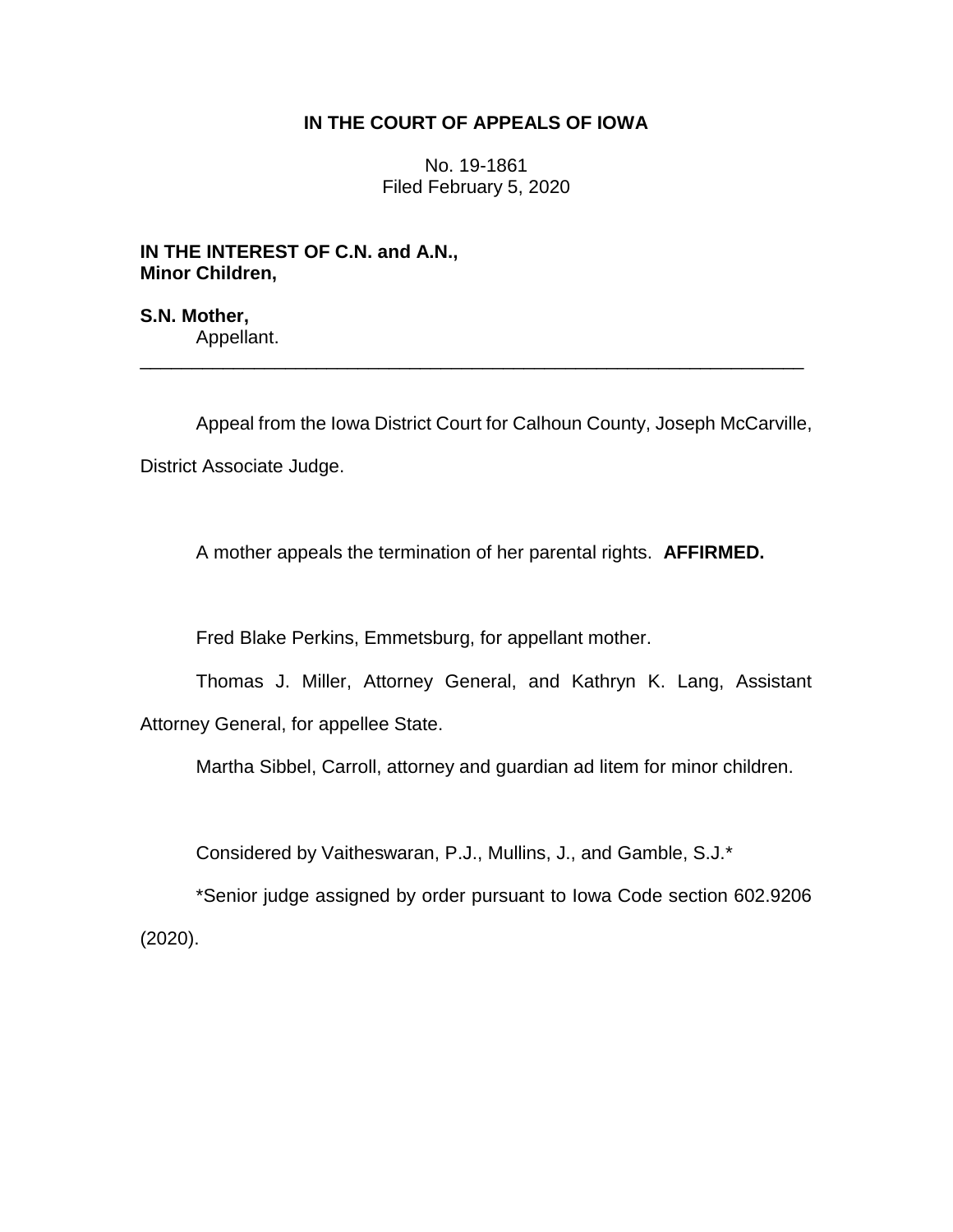# **GAMBLE, Senior Judge.**

A mother appeals from an order terminating her parental rights to two of her children, C.N. and A.N., pursuant to Iowa Code section 232.116(1)(e) and (f) (2019). We affirm.

#### **I. Scope and Standard of Review**

We review termination proceedings de novo. *In re P.L.*, 778 N.W.2d 33, 40 (Iowa 2010). We use a three-step process to review the termination of a parent's rights. *In re A.S.*, 906 N.W.2d 467, 472 (Iowa 2018). First, we determine whether a ground for termination under section 232.116(1) has been established. *See id*. at 472–73. If a ground for termination has been established, then we consider "whether the best-interest framework as laid out in section 232.116(2) supports the termination of parental rights." *Id*. at 473 (citation omitted). Then we consider "whether any exceptions in section 232.116(3) apply to preclude termination of parental rights." *Id*. (quoting *In re M.W.*, 876 N.W.2d 212, 220 (Iowa 2016)). Following our three-step process, "we consider any additional arguments raised by the appealing parent." *In re C.S.*, No. 19-1126, 2019 WL 6358447, at \*2 (Iowa Ct. App. Nov. 27, 2019).

# **II. Discussion**

#### **A. Statutory Grounds**

The juvenile court found multiple statutory grounds authorized termination of the mother's parental rights. When, as here, the juvenile court terminates on multiple statutory grounds, we may affirm on any ground. *See In re A.B.*, 815 N.W.2d 764, 774 (Iowa 2012). The mother claims there is insufficient evidence to terminate her parental rights under paragraphs (e) and (f). However, she merely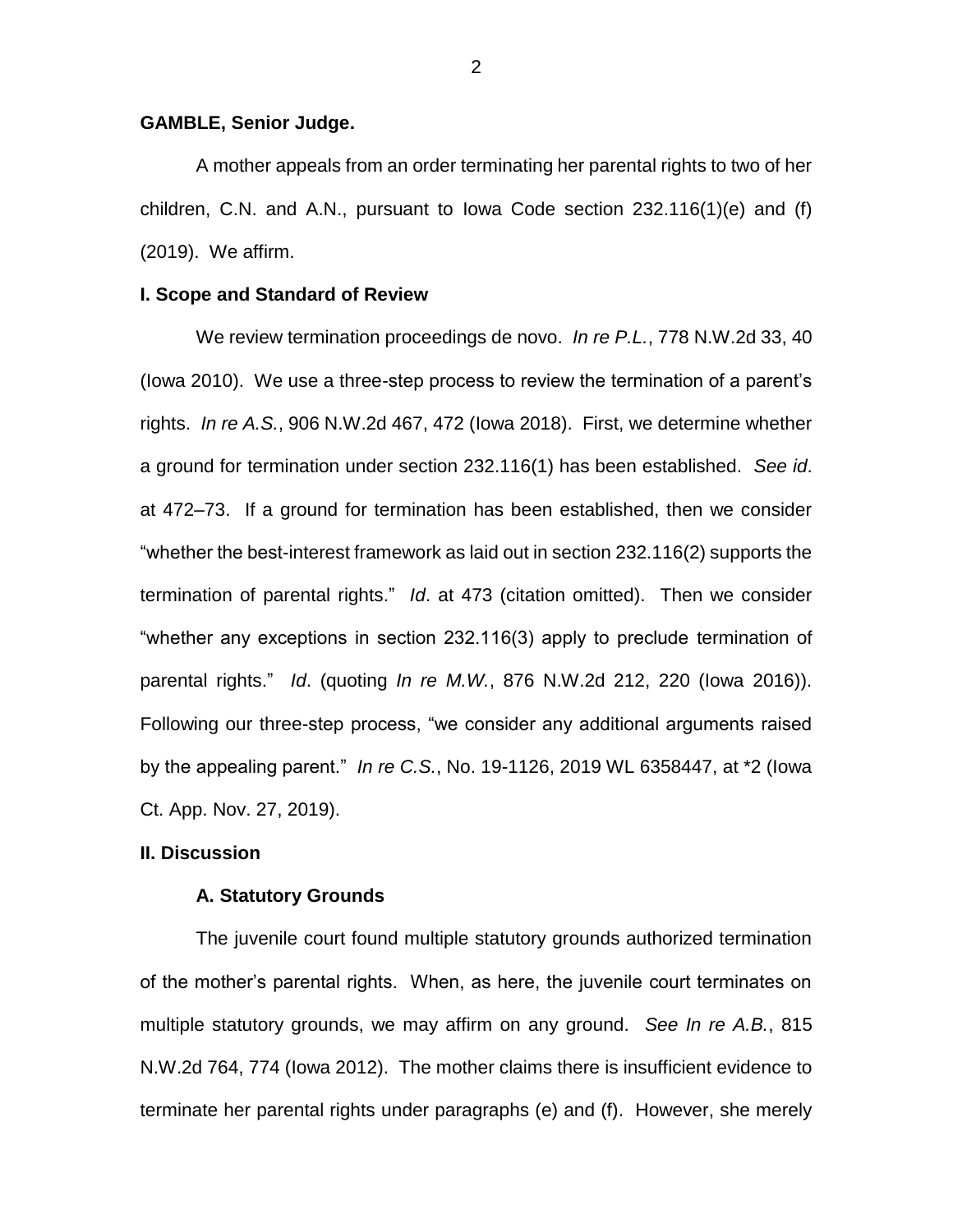references paragraph (f) and does not provide any argument supporting her claim. Her passing reference to paragraph (f) "is insufficient for our review," and she has waived any challenge under paragraph (f). *See In re O.B.*, No. 18-1971, 2019 WL 1294456, at \*2 (Iowa Ct. App. Mar. 20, 2019).

Moreover, even if the mother did not waive her challenge to paragraph (f), it is apparent the children could not be returned to the mother's care, satisfying paragraph (f).<sup>1</sup> See Iowa Code § 232.116(1)(f). The children were removed from the home after C.N. reported the mother's paramour sexually abused her. The Iowa Department of Human Services (DHS) investigated the claim and deemed the incident founded. Yet the mother refused to believe C.N. DHS made clear the paramour would have to move out of the home before the children could be returned. At the termination hearing, several providers testified they believed the paramour continued to live in the home despite the mother's claims otherwise. We credit the providers' testimony and agree the children cannot return to the mother's home because the paramour continues to reside there. *See In re C.A.*, No. 13- 1987, 2014 WL 1234470, at \*2 (Iowa Ct. App. Mar. 26, 2014) (collecting cases

 $\overline{a}$ 

<sup>&</sup>lt;sup>1</sup> Section 232.116(1)(f) authorizes termination when:

<sup>(1)</sup> The child is four years of age or older.

<sup>(2)</sup> The child has been adjudicated a child in need of assistance pursuant to section 232.96.

<sup>(3)</sup> The child has been removed from the physical custody of the child's parents for at least twelve of the last eighteen months, or for the last twelve consecutive months and any trial period at home has been less than thirty days.

<sup>(4)</sup> There is clear and convincing evidence that at the present time the child cannot be returned to the custody of the child's parents as provided in section 232.102.

Subparagraphs (1), (2), and (3) are met with respect to both children. The mother challenged only subparagraph (4) at the termination hearing.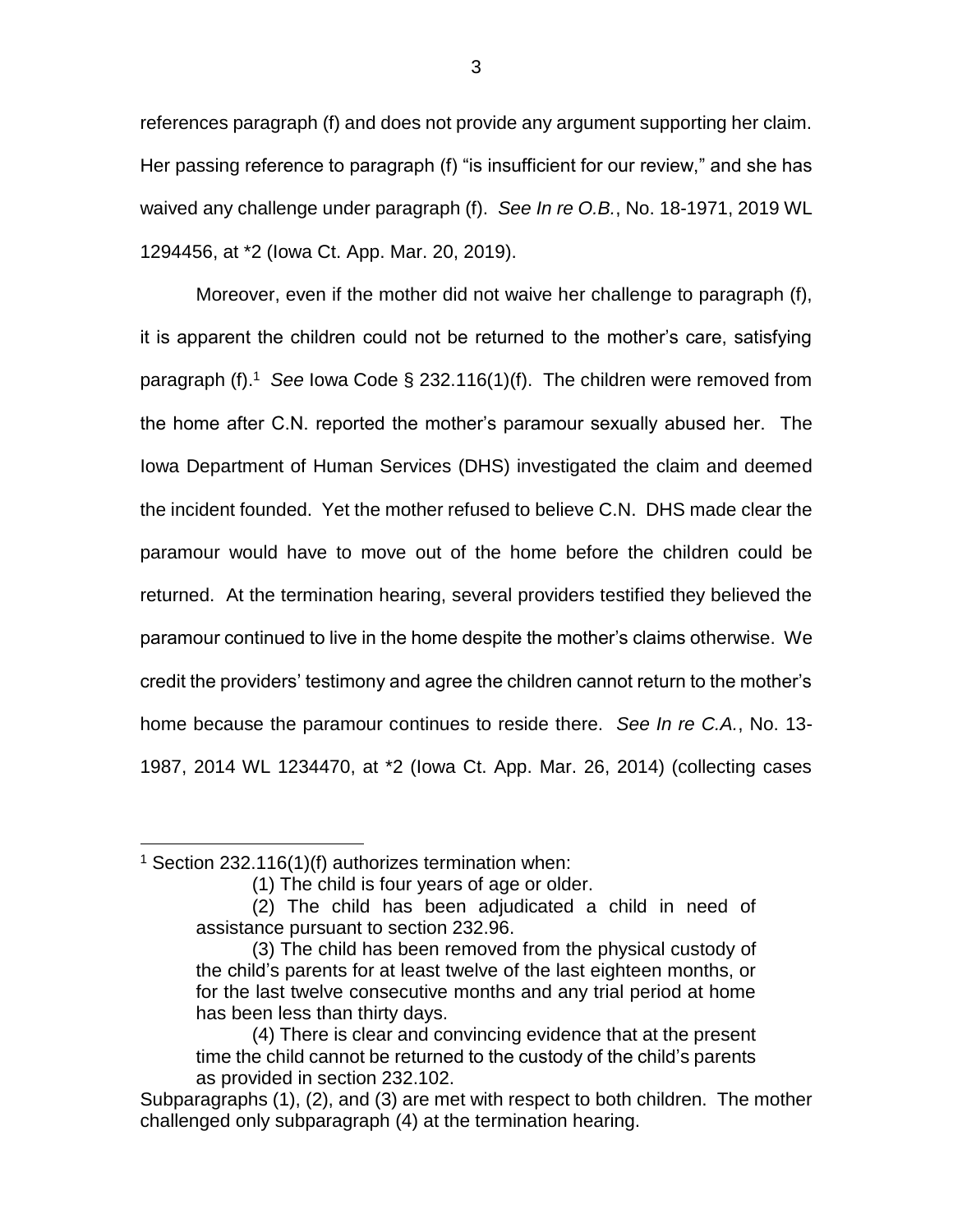determining that children cannot be returned to parents that continue to deny their child's sexual abuse and continue to reside with the child's abuser). Moreover, the mother failed to progress toward reunification over the life of this case. She never progressed to unsupervised visits or trial home visits. Without this necessary progression, we cannot say the children could have returned to the mother's care.

We recognize, however, "[t]he State must show reasonable efforts as part of its ultimate proof the child[ren] cannot be safely returned to the care of a parent." *In re C.B.*, 611 N.W.2d 489, 493 (Iowa 2000). The mother claims DHS failed make reasonable efforts toward reunification because DHS placed C.N. with the maternal grandmother instead of with the maternal grandfather. $2$  But challenges to the reasonable-efforts mandate must focus on services that would have led to reunification. *See In re M.G.*, No. 18-0650, 2018 WL 3912192, at \*2 (Iowa Ct. App. Aug. 18, 2018). We cannot see how placement of C.N. with the maternal grandmother as opposed to the maternal grandfather negatively impacted reunification, which ultimately hinged on the paramour moving out of the mother's home and the mother recognizing the sexual abuse suffered by C.N. Accordingly, we conclude placement of C.N. with the maternal grandmother did not violate the reasonable-efforts mandate. *See id.* ("We conclude these services do not constitute reasonable efforts because the provision of these services are immaterial to the cause of removal—the physical abuse of the child.").

 $\overline{a}$ 

4

 $2$  The maternal grandparents were divorced, and both remarried. A.N. was placed with the maternal grandfather, so the mother's reasonable-efforts challenge is limited to C.N.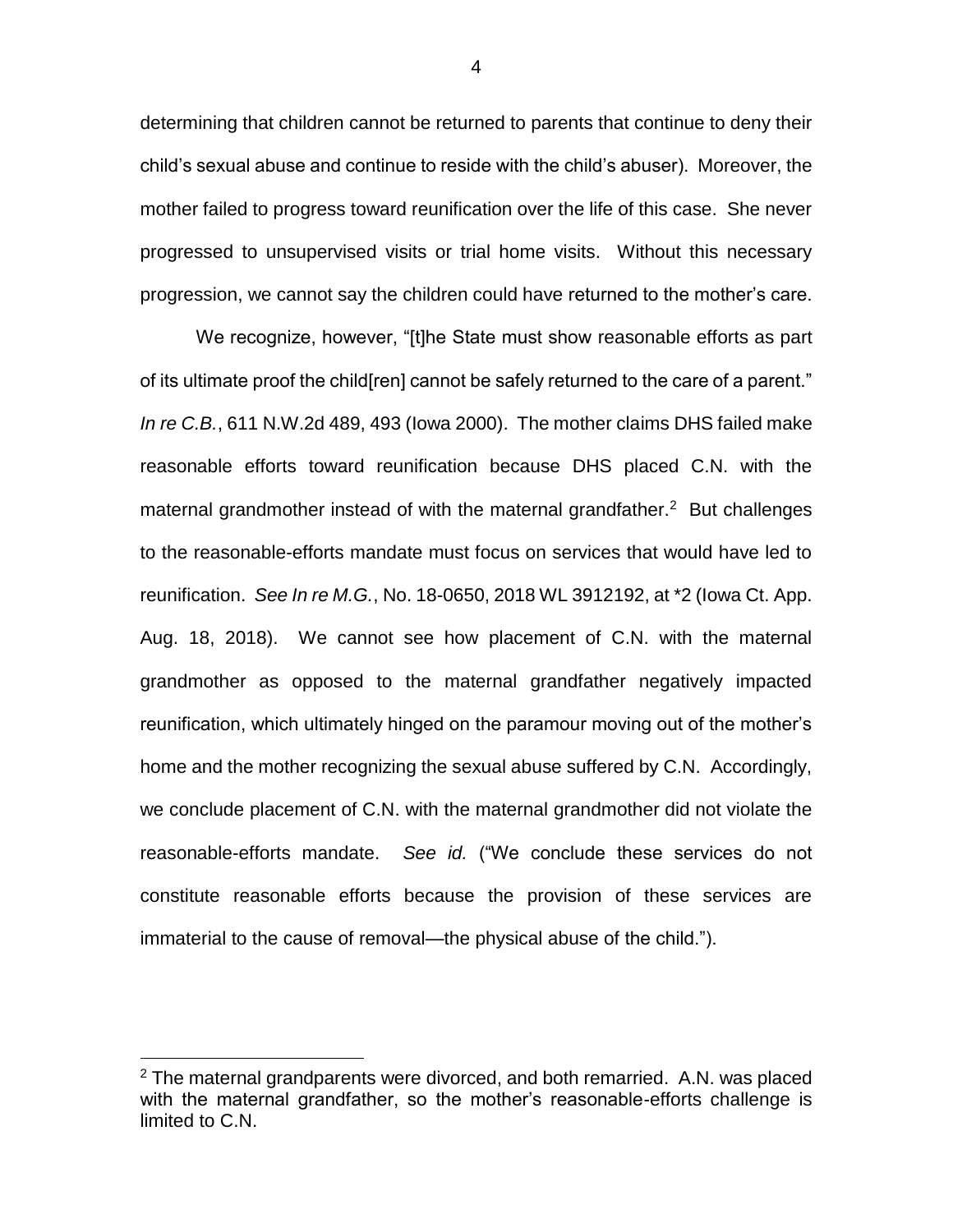Because the mother's challenge to paragraph (f) is waived and otherwise satisfied, we find the first step in our review satisfied. *See P.L.*, 778 N.W.2d at 40; *In re D.R.*, No. 18-1116, 2018 WL 4361087, at \*1 (Iowa Ct. App. Sept. 12, 2018); *In re S.F.*, No. 15-0490, 2015 WL 3626439, at \*1 (Iowa Ct. App. June 10, 2015); *In re D.H.*, No. 13-1693, 2014 WL 250256, at \*1 (Iowa Ct. Ap. Jan. 23, 2014).

#### **B. Best Interests**

Next, we consider whether termination is in the children's best interests. In considering the best interests of children, we "give primary consideration to the child[ren]'s safety, to the best placement for furthering the long-term nurturing and growth of the child[ren], and to the physical, mental, and emotional condition and needs of the child[ren]." *P.L.*, 778 N.W.2d at 40 (quoting Iowa Code § 232.116(2)). "It is well-settled law that we cannot deprive a child of permanency after the State has proved a ground for termination under section 232.116(1) by hoping someday a parent will learn to be a parent and be able to provide a stable home for the child." *Id.* at 41.

Termination is in the children's best interests. Both children are doing well in their respective placements. Since removal, A.N. has appeared happier, better able to communicate, and more willing to interact with others and share her opinions. C.N.'s behavioral issues have decreased. She has progressed from a school for children with emotional or behavioral problems to the public school. Moreover, the respective grandparents are interested in adopting the children. *See* Iowa Code § 232.116(2)(b) (noting the juvenile court may consider a placement's willingness to permanently integrate the children into the family when making a best-interests determination). Termination would free the children for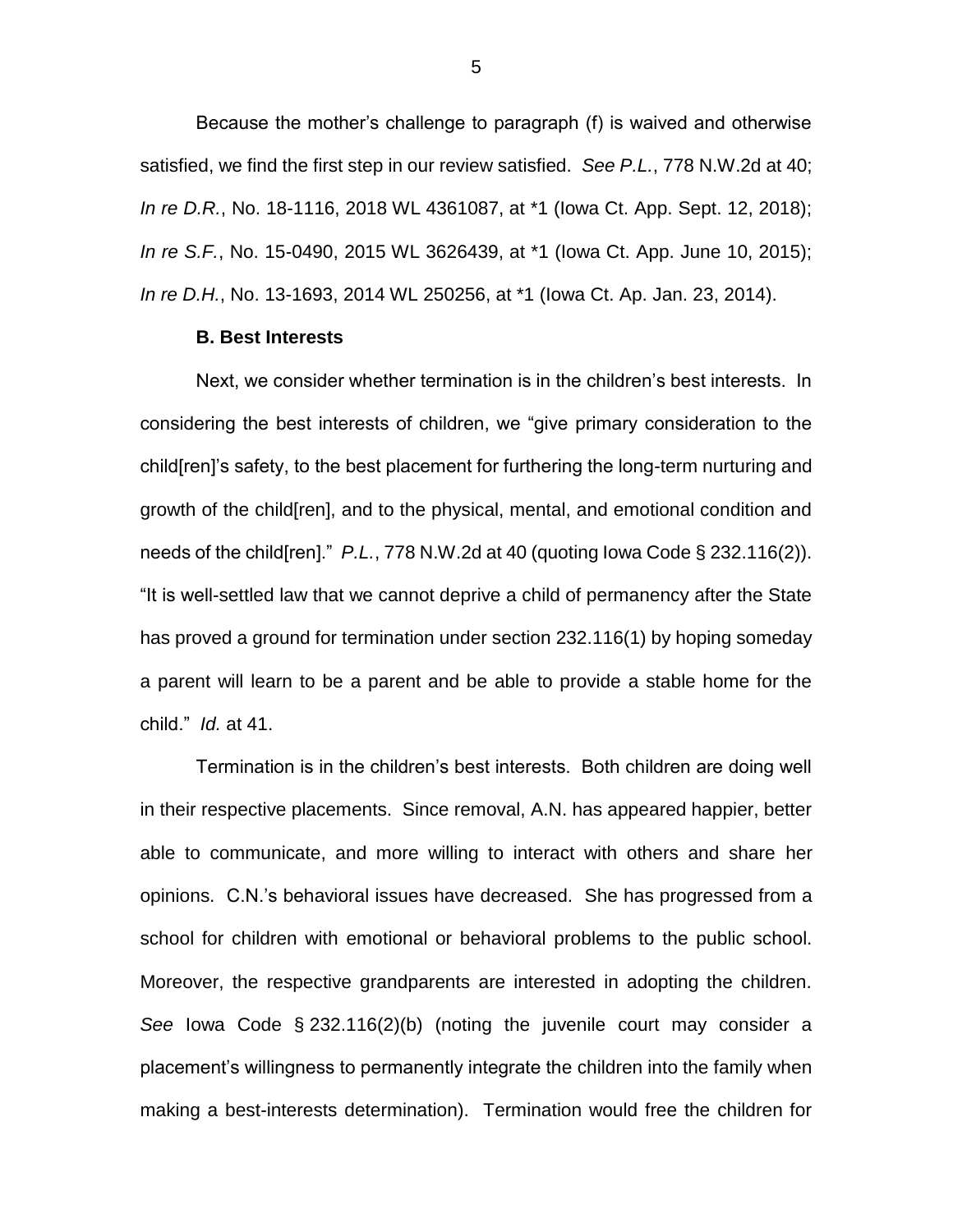adoption by their grandparents and provide them with a critical sense of permanency and security.

#### **C. Exceptions**

We complete our three-step analysis by considering if section 232.116(3) should be applied to preclude termination. "[T]he parent resisting termination bears the burden to establish an exception to termination" under section 232.116(3). *A.S.*, 906 N.W.2d at 476. Even if the parent proves an exception, we are not required to apply the exception. *In re A.M.*, 843 N.W.2d 100, 113 (Iowa 2014). We exercise our discretion, "based on the unique circumstances of each case and the best interests of the child," to determine whether the parent-child relationship should be saved. *Id.* (citation omitted).

The mother contends section 232.116(3)(a), which permits the court to forgo termination when "[a] relative has legal custody of the child[ren]," applies. But we find it does not because DHS has legal custody of the children not a relative. *See In re W.H.*, No. 19-1003, 2019 WL 4297924, at \*1 (Iowa Ct. App. Sept. 11, 2019) (finding section 232.116(3)(a) does not apply when DHS has legal custody of the children and places them in the physical care of a relative).

The mother also argues section 232.116(3)(c) applies. Section 232.116(3)(c) permits the court to forgo termination when "[t]here is clear and convincing evidence that the termination would be detrimental to the child[ren] at the time due to the closeness of the parent-child relationship[s]." Certainly there is a bond between the mother and her children. For example, once C.N. appreciated she was removed from her mother due to her disclosure of the sexual abuse, she attempted to retract her claim so that she could return to the mother.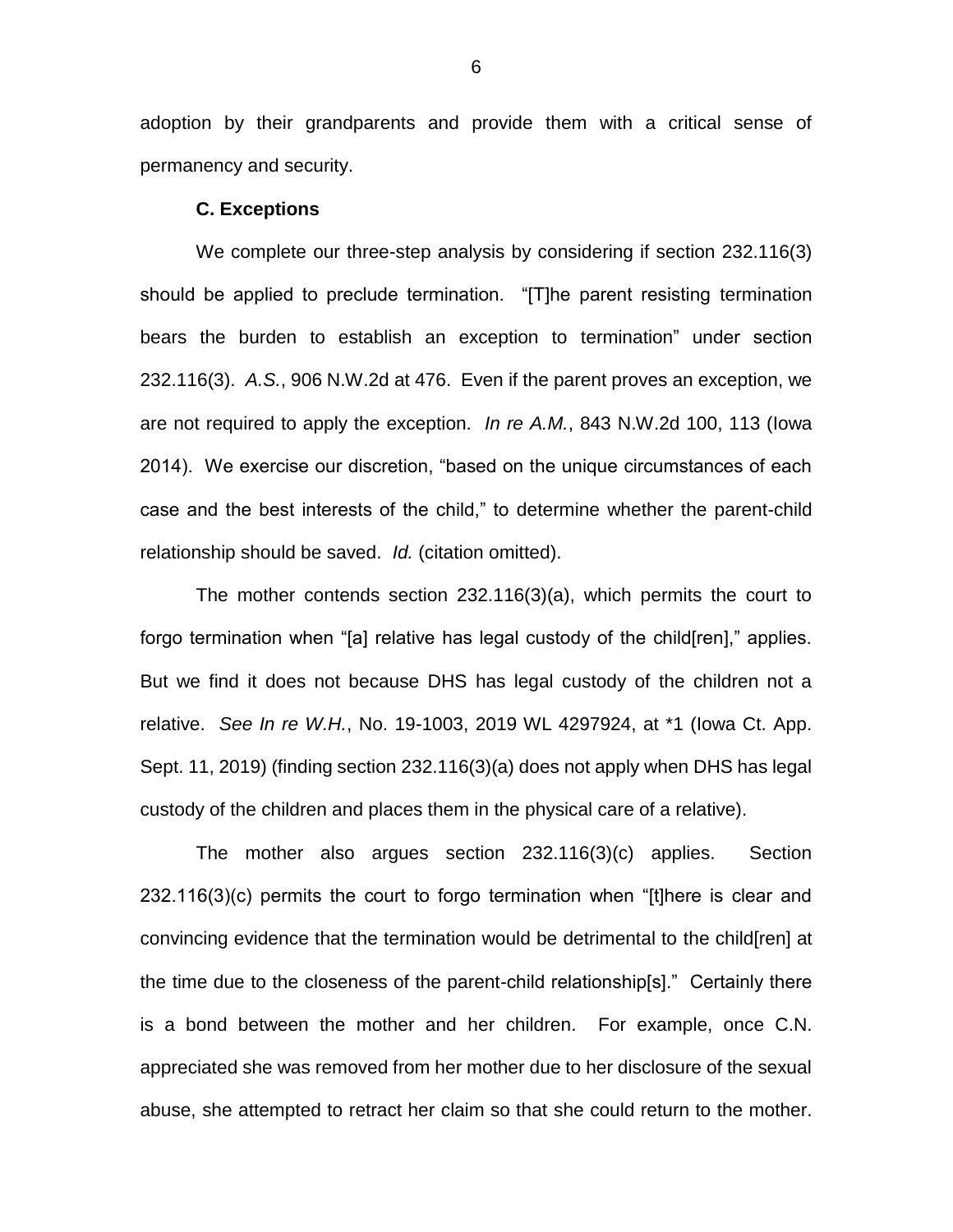This desperate act demonstrates the parent-child bond drives the child to act in a manner adverse to her own safety, which she is not old enough to appreciate. We will not preserve the parent-child bond; instead we must step in to sever this bond for the children's safety.

# **D. Additional Claims**

Finally, we address the mother's additional claims. First, she asks us to grant her additional time to work toward reunification. The juvenile court may defer termination for a period of six months if it is able to "enumerate the specific factors, conditions, or expected behavioral changes which comprise the basis for the determination that the need for removal of the child from the child's home will no longer exist at the end of the additional six-month period." Iowa Code § 232.104(2)(b). On appeal and at the termination hearing, the mother could not identify any specific factor, condition, or expected behavioral change that would occur if she was granted additional time. Moreover, she has failed to progress toward reunification during the time already provided. Accordingly, we conclude the juvenile court was correct to decline to grant additional time to work toward reunification.

Second, the mother suggests a guardianship would be appropriate. But at the termination hearing the mother testified she did not think a guardianship would work. And the mother provides no support for her claim on appeal. "[A] guardianship is not a legally preferable alternative to termination." *In re B.T.*, 894 N.W.2d 28, 32 (Iowa Ct. App. 2017). We will not forgo termination and establish a guardianship absent some compelling reason, which the mother does not provide.